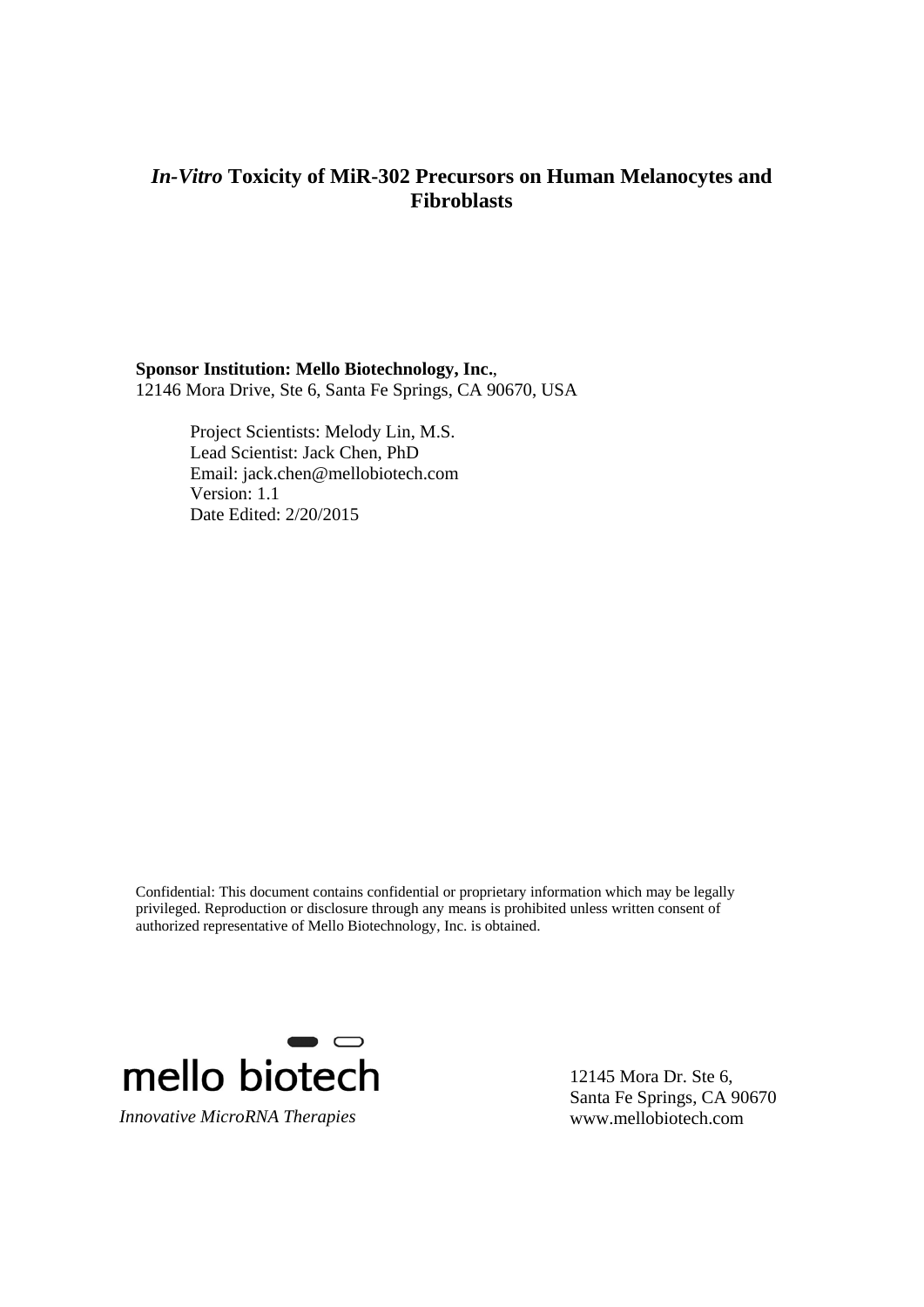## **ABSTRACT**

MiR-302 is a standard marker for human pluripotent stem cells. Mello Biotech's Purified *Natural microRNA Precursor*TM F6 contains purified miR-302 precursors dissolved in Mello's proprietary F5 formulation. Extracted from Dicer-negative microRNA expressing cells, miR-302 precursors are hairpin-like small RNA molecules that can be processed to yield mature and functional miR-302 microRNAs following delivery into target cells. The mature miR-302 microrRNAs have been reported to play an important role in a wide range of stem cell-related activities, such as wound healing, tissue repairing, stem cell generation and maintenance that eventually lead to anti-aging and rejuvenation. The aim of this study is to determine the *in vitro* cytotoxic effects of miR-302 precursors on human melanocytes and fibroblasts.

### **SUMMARY**

- 1) F5 formulation is non-toxic to both human melanocytes and fibroblasts.
- 2) F5-formulated miR-302 precursors are non-toxic to human melanocytes.
- 3) F5-formulated miR-302 precursors are moderately toxic to human fibroblasts.

### **MATERIALS AND METHODS**

Human Epidermal Melanocytes and Dermal Fibroblasts (referred to as Melanocytes and Fibroblasts, respectively) were purchased from Life Technologies (Grand Island, NY). Melanocytes are cultured in Medium 254 supplemented with HMGS (Human Melanocyte Growth Supplement) and Fibroblasts are cultured in FibroLife Medium (Lifeline Cell Technology; Frederick, M.D.). These cells are maintained in presence of  $37^{\circ}$ C and 5%  $CO<sub>2</sub>$ .

For the treatment, Melanocytes or Fibroblasts were gently mixed with  $200 \mu g/mL$  and 400g/mL miR-302 precursors (dissolved in Mello's F5 formulation) and then seeded in each well of 6-well plates (approx.  $30-40$   $X10<sup>4</sup>$  cells per well). Cells were also treated with corresponding volumes of F5 alone as solvent control. Cells were removed and collected using trypsin following five (5) days of treatment and the number of viable cells was determined using a hemacytometer.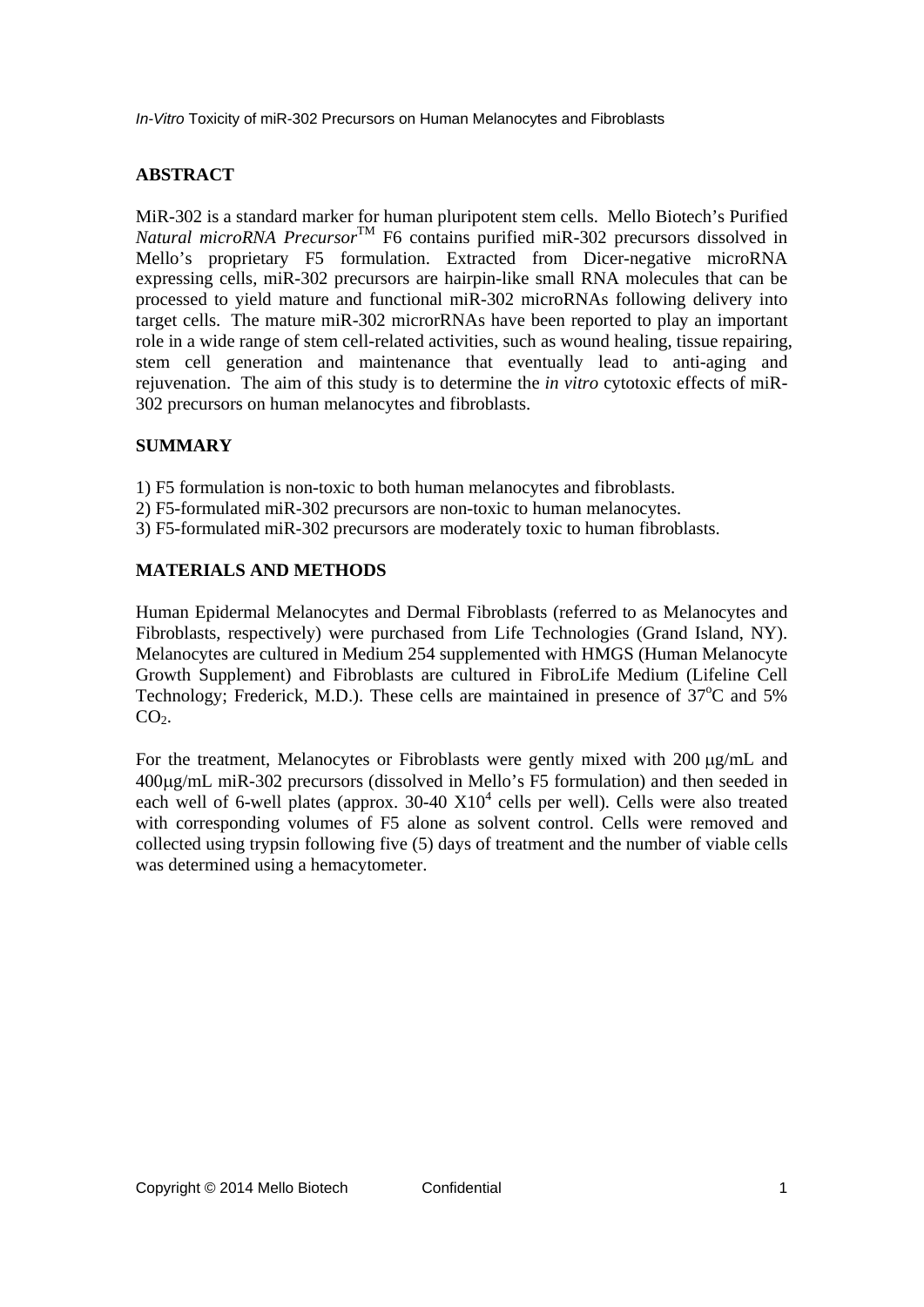#### **RESULTS**



Fig. 1A Effect of F5-formulated miR-302 precursors on Melanocyte cell viability. Cells were treated with 200µg/mL and 400µg/mL miR-302 precursors dissolved in F5. Data are presented as means $\pm$ SEM (p<0.05).



Fig. 1B Effect of F5 on Melanocyte cell viability. Cells were treated with 30uL and 60uL F5, which correspond to the amounts of F5 containing  $200\mu\text{g/mL}$  and  $400\mu\text{g/mL}$  miR-302 precursors, respectively, used in the experiment described in Fig. 1A. Note that this treatment also did not cause detectable reductions in the number of viable cells, as expected. Data are presented as means $\pm$ SEM (p<0.05).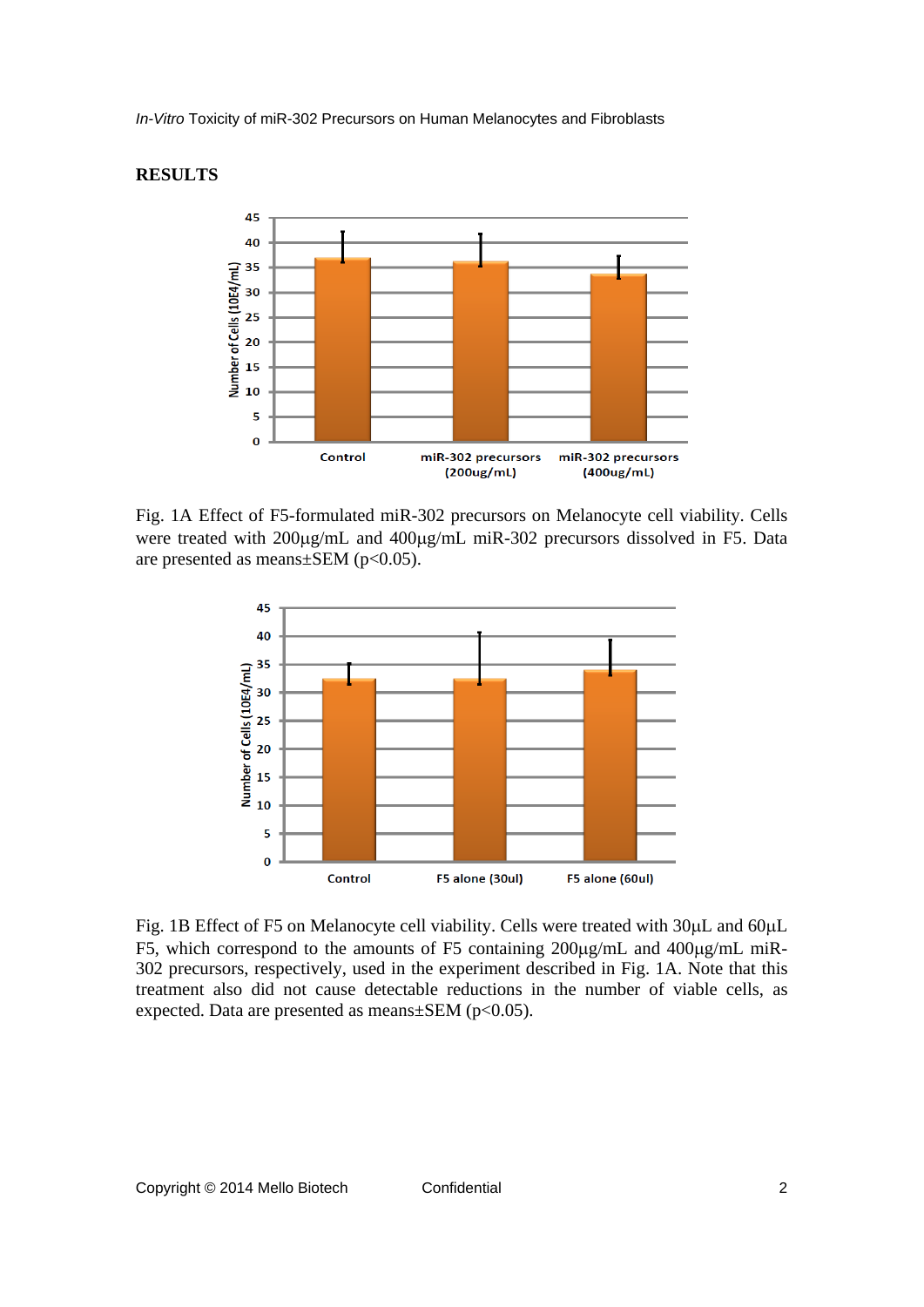

Fig. 2A Effect of F5-formulated miR-302 precursors on Melanocyte cell viability. This figure summarizes data from an experiment repeating the one described in Fig. 1A. Once again, cells were treated with 200µg/mL and 400µg/mL miR-302 precursors dissolved in F5. Data are presented as means $\pm$ SEM (p<0.05).



Fig. 2B Effect of F5 on Melanocyte cell viability. This figure summarizes data from an experiment repeating the one described in Fig. 1B. Once again, cells were treated with  $30\mu$ L and  $60\mu$ L F5, which correspond to the amounts of F5 containing  $200\mu$ g/mL and 400g/mL miR-302 precursors, respectively, used in the experiment described in Fig. 2A. Note that this treatment also did not cause detectable reductions in the number of viable cells, as expected. Data are presented as means $\pm$ SEM (p<0.05).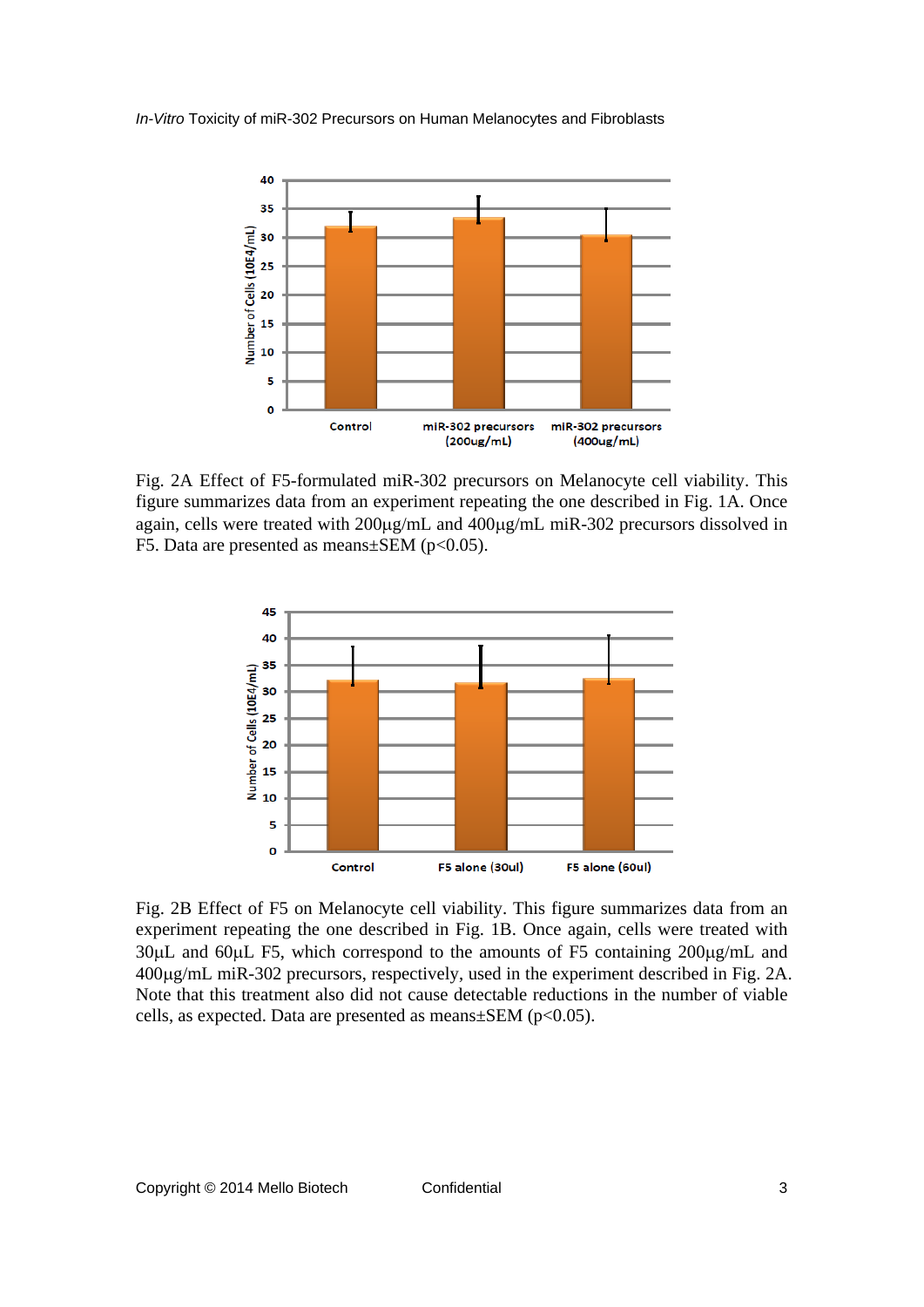

Fig. 3A Effect of F5-formulated miR-302 precursors on Fibroblast cell viability. Cells were treated with 200µg/mL and 400µg/mL miR-302 precursors dissolved in F5. Data are presented as means $\pm$ SEM (p<0.05).



Fig. 3B Effect of F5-formulated miR-302 precursors on Fibroblast cell viability. This figure summarizes data from an experiment repeating the one described in Fig. 3A. Once again, cells were treated with  $200\mu\text{g/mL}$  and  $400\mu\text{g/mL}$  miR-302 precursors dissolved in F5. Data are presented as means $\pm$ SEM (p<0.05).